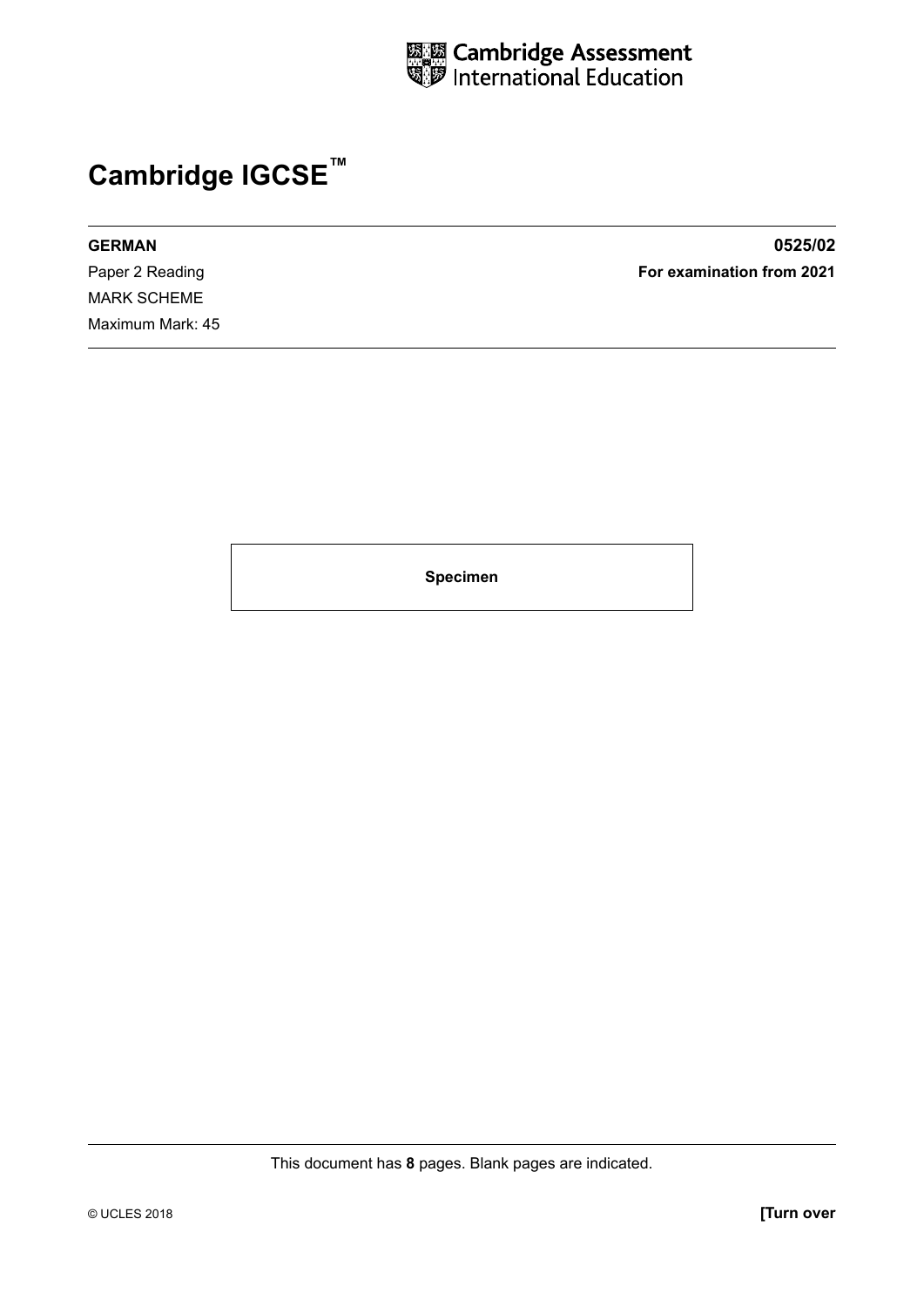|             | examiners when marking candidate answers. They should be applied alongside the specific<br>for a question. Each question paper and mark scheme will also comply with these marking<br>These general marking principles must be applied by all<br>content of the mark scheme or generic level descriptors<br>⊚ Generic Marking Principles<br>E These general marking principl<br>≌ content of the mark scheme or<br>≈ cripcioc<br>principles. |
|-------------|----------------------------------------------------------------------------------------------------------------------------------------------------------------------------------------------------------------------------------------------------------------------------------------------------------------------------------------------------------------------------------------------------------------------------------------------|
|             | GENERIC MARKING PRINCIPLE 1:                                                                                                                                                                                                                                                                                                                                                                                                                 |
|             | Marks must be awarded in line with:                                                                                                                                                                                                                                                                                                                                                                                                          |
|             | the specific skills defined in the mark scheme or in the generic level descriptors for the question<br>the standard of response required by a candidate as exemplified by the standardisation scripts.<br>eric level descriptors for the question<br>the specific content of the mark scheme or the gen                                                                                                                                      |
|             | GENERIC MARKING PRINCIPLE 2:                                                                                                                                                                                                                                                                                                                                                                                                                 |
|             | Marks awarded are always whole marks (not half marks, or other fractions).                                                                                                                                                                                                                                                                                                                                                                   |
|             | GENERIC MARKING PRINCIPLE 3:                                                                                                                                                                                                                                                                                                                                                                                                                 |
| Page 2 of 8 | Marks must be awarded positively                                                                                                                                                                                                                                                                                                                                                                                                             |
|             | marks are awarded for correct/valid answers, as defined in the mark scheme. However, credit is given for valid answers which go beyond the<br>to your Team Leader as appropriate<br>marks are awarded when candidates clearly demonstrate what they know and can do<br>scope of the syllabus and mark scheme, referring                                                                                                                      |
|             | answers should only be judged on the quality of spelling, punctuation and grammar when these features are specifically assessed by the<br>question as indicated by the mark scheme. The meaning, however, should be unambiguous.<br>marks are not deducted for omissions<br>marks are not deducted for errors                                                                                                                                |
|             | GENERIC MARKING PRINCIPLE 4:                                                                                                                                                                                                                                                                                                                                                                                                                 |
|             | ere candidates have not followed instructions or in the application of generic level<br>Rules must be applied consistently e.g. in situations wh<br>descriptors.                                                                                                                                                                                                                                                                             |
|             | GENERIC MARKING PRINCIPLE 5:                                                                                                                                                                                                                                                                                                                                                                                                                 |
|             | defined in the mark scheme for the question (however; the use of the full mark range may<br>be limited according to the quality of the candidate responses seen).<br>Marks should be awarded using the full range of marks                                                                                                                                                                                                                   |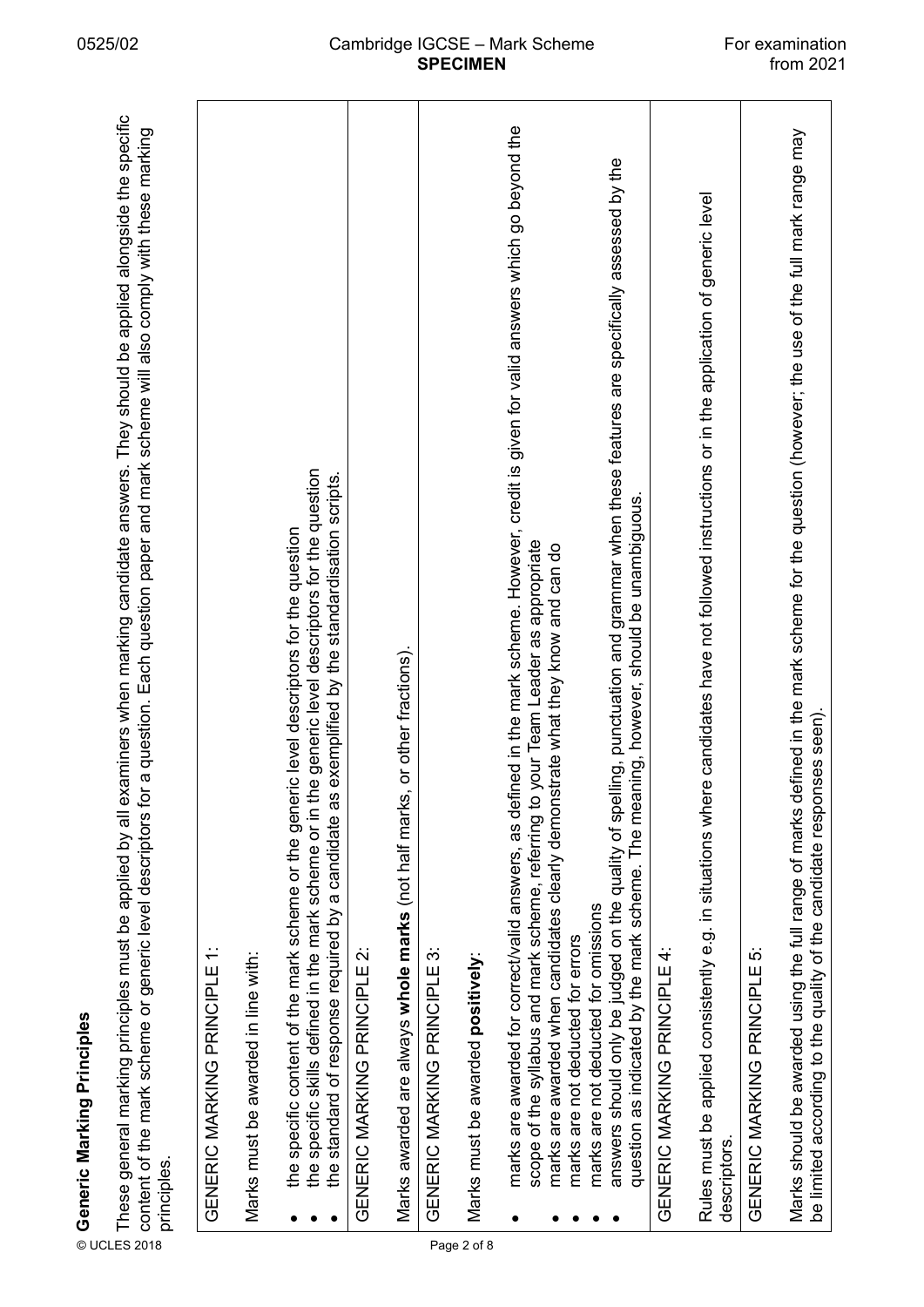|              |                        | GENERIC MARKING PRINCIPLE 6:                                                                                                                                                                                                                                                                                                                                                               |
|--------------|------------------------|--------------------------------------------------------------------------------------------------------------------------------------------------------------------------------------------------------------------------------------------------------------------------------------------------------------------------------------------------------------------------------------------|
| © UCLES 2018 |                        | defined in the mark scheme. Marks should not be awarded with grade thresholds or grade<br>Marks awarded are based solely on the requirements as<br>descriptors in mind.                                                                                                                                                                                                                    |
|              |                        |                                                                                                                                                                                                                                                                                                                                                                                            |
|              |                        | provided in the mark scheme. Where a decision is taken to deviate from this guidance for a<br>The following guidance underpins the detailed instructions<br><b>Additional Guidance</b>                                                                                                                                                                                                     |
|              |                        | particular question, this will be specified in the mark scheme.                                                                                                                                                                                                                                                                                                                            |
|              |                        | Often the additional guidance points will have to be weighed up against each other, e.g. the answer might look or sound like the intended word/phrase<br>in German, but if what the candidate has written means something different in German from what is expected, the mark cannot be awarded                                                                                            |
|              |                        | will need to make a decision about whether it communicates the required elements (in consultation with your Team Leader if necessary, or with your<br>It is not possible to list all acceptable alternatives in the mark scheme. If you encounter an answer which is not covered by the mark scheme, you<br>marks accordingly.<br>Product Manager if you are a single examiner), and award |
| Page 3 of 8  |                        | Crossing out:                                                                                                                                                                                                                                                                                                                                                                              |
|              | $\widehat{\mathbf{e}}$ | If more than one attempt is visible, but the candidate has clearly indicated which attempt is his/her final answer (e.g. by crossing out other<br>attempts or by annotating the script in some way), mark in the usual way.                                                                                                                                                                |
|              | $\widehat{e}$          | If a candidate crosses out an answer to a whole question but makes no second attempt at it, mark the crossed-out work.                                                                                                                                                                                                                                                                     |
|              |                        | More than the stipulated number of boxes ticked/crossed by the candidate:                                                                                                                                                                                                                                                                                                                  |
|              | $\widehat{\mathbf{e}}$ | If more than one attempt is visible, but the candidate has clearly indicated which attempt is his/her final answer (e.g. by crossing out other<br>attempts or by annotating the script in some way), mark in the usual way.                                                                                                                                                                |
|              | $\widehat{e}$          | If two attempts are visible (e.g. two boxes ticked instead of the one box stipulated), and neither has been crossed out/discounted by the<br>candidate, no mark can be awarded.                                                                                                                                                                                                            |
|              |                        | For questions requiring more than one element for the answer, (i) and (ii), where the answers are interchangeable:                                                                                                                                                                                                                                                                         |
|              | $\widehat{a}$          | 2 marks<br>and line 2 is blank (or vice versa) =<br>Both of the correct answers are on line 1                                                                                                                                                                                                                                                                                              |
|              | $\widehat{e}$          | Both of the correct answers are on line 1 and line 2 contains a wrong answer (or vice versa) = 1 mark                                                                                                                                                                                                                                                                                      |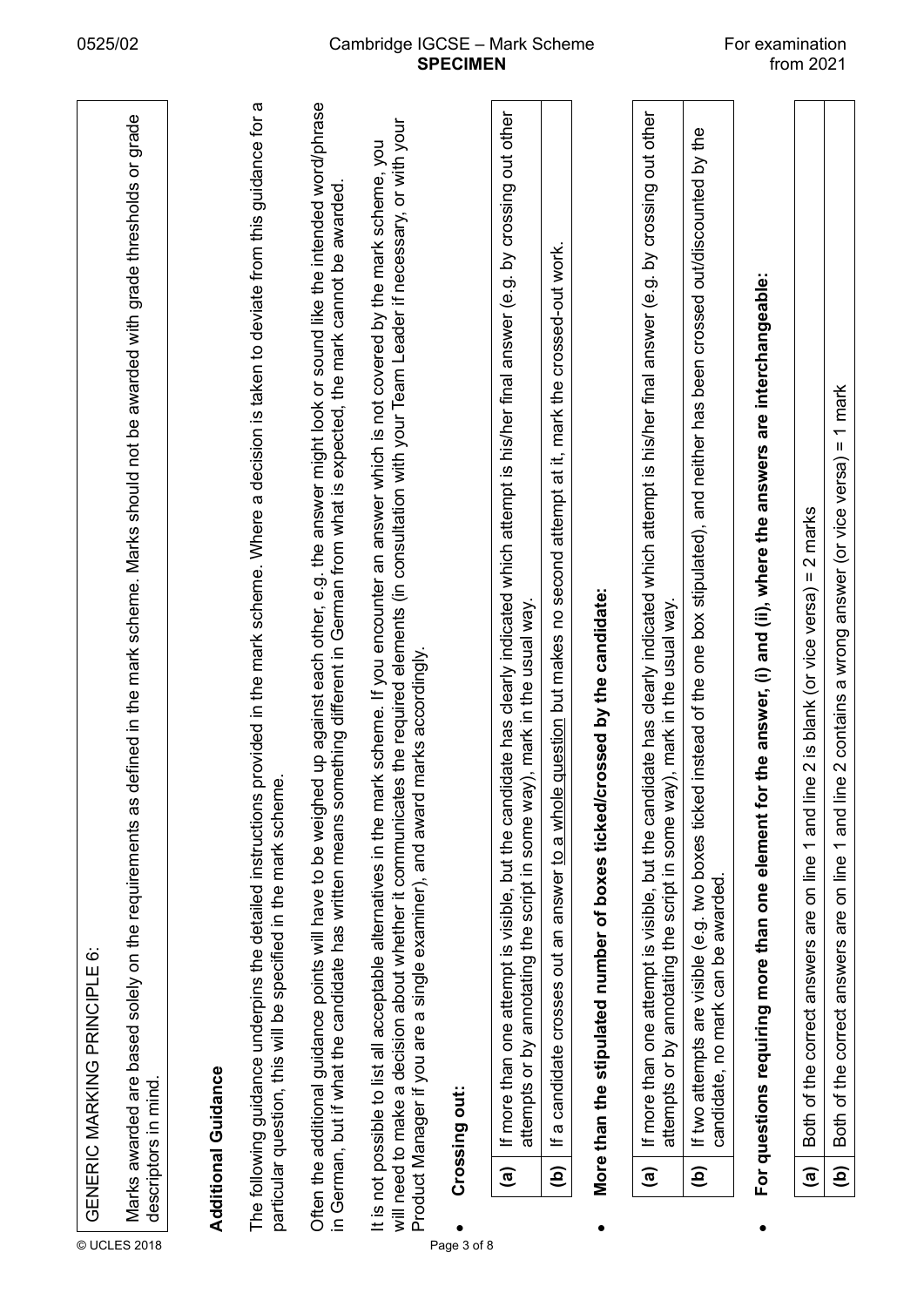| Tolerate inaccuracies provided that the message is clear. However, do not accept incorrect German if the word written by the candidate means<br>use of German (rather than a non-verbal response) should be marked for communication.<br>something else in German (unless the mark scheme specifies otherwise).<br>Mark for communication: Answers requiring the |
|------------------------------------------------------------------------------------------------------------------------------------------------------------------------------------------------------------------------------------------------------------------------------------------------------------------------------------------------------------------|
| (a) If you read aloud what the candidate has written, does it sound like the correct answer? Would a native speaker of German understand                                                                                                                                                                                                                         |
| (b) Does what the candidate has written look like the correct answer, e.g. one letter missing but no other word created? Would a native                                                                                                                                                                                                                          |

| © UCLES 2018 |                        | dear. Hower, do not accept incorrect German if the word written by the candidate means<br>Mark for communication: Answers requiring the use of German (rather than a non-verbal response) should be marked for communication.<br>specifies otherwise).<br>something else in German (unless the mark scheme<br>Tolerate inaccuracies provided that the message is |
|--------------|------------------------|------------------------------------------------------------------------------------------------------------------------------------------------------------------------------------------------------------------------------------------------------------------------------------------------------------------------------------------------------------------|
|              | $\widehat{\mathbf{e}}$ | If you read aloud what the candidate has written, does it sound like the correct answer? Would a native speaker of German understand                                                                                                                                                                                                                             |
|              | $\widehat{\mathbf{e}}$ | the correct answer, e.g. one letter missing but no other word created? Would a native<br>Does what the candidate has written look like<br>speaker of German understand it?                                                                                                                                                                                       |
|              | $\widehat{c}$          | Accept incorrect gender, person, tenses and possessive adjectives, e.g. mein, dein, sein, etc. unless the mark scheme specifies<br>otherwise.                                                                                                                                                                                                                    |
|              | $\widehat{\mathbf{c}}$ | of the infinitive unless the mark scheme specifies otherwise.<br>Tolerate incorrect auxiliaries and incorrect use                                                                                                                                                                                                                                                |
|              |                        | Incorrect German which constitutes a word in any language other than German is marked (i) on the basis of whether it is accepted or rejected in<br>mark scheme, on the basis of points (a) to (d) above.<br>the mark scheme and (ii) if it is not mentioned in the                                                                                               |
|              |                        | Annotations used in the mark scheme:                                                                                                                                                                                                                                                                                                                             |
| Page 4 of 8  | $\widehat{a}$          | INV = invalidation. This is used when the additional material included by the candidate is judged to invalidate an otherwise correct answer<br>he mark. $(INV = 0)$<br>and therefore prevents him/her from scoring th                                                                                                                                            |

| INV = invalidation. This is used when the additional material included by the candidate is judged to invalidate an otherwise correct answer<br>and therefore prevents him/her from scoring the mark. (INV = 0)<br>$\overline{a}$ |
|----------------------------------------------------------------------------------------------------------------------------------------------------------------------------------------------------------------------------------|
| material is not sufficient to score the mark.<br>(b) $\vert$ tc = 'tout court'. This means that, on its own, the                                                                                                                 |
| (c) $ HA =$ harmless addition. This means that the candidate has included additional material which, in conjunction with the correct answer,<br>does not prevent him/her from scoring the mark.                                  |
| No response and '0' marks:                                                                                                                                                                                                       |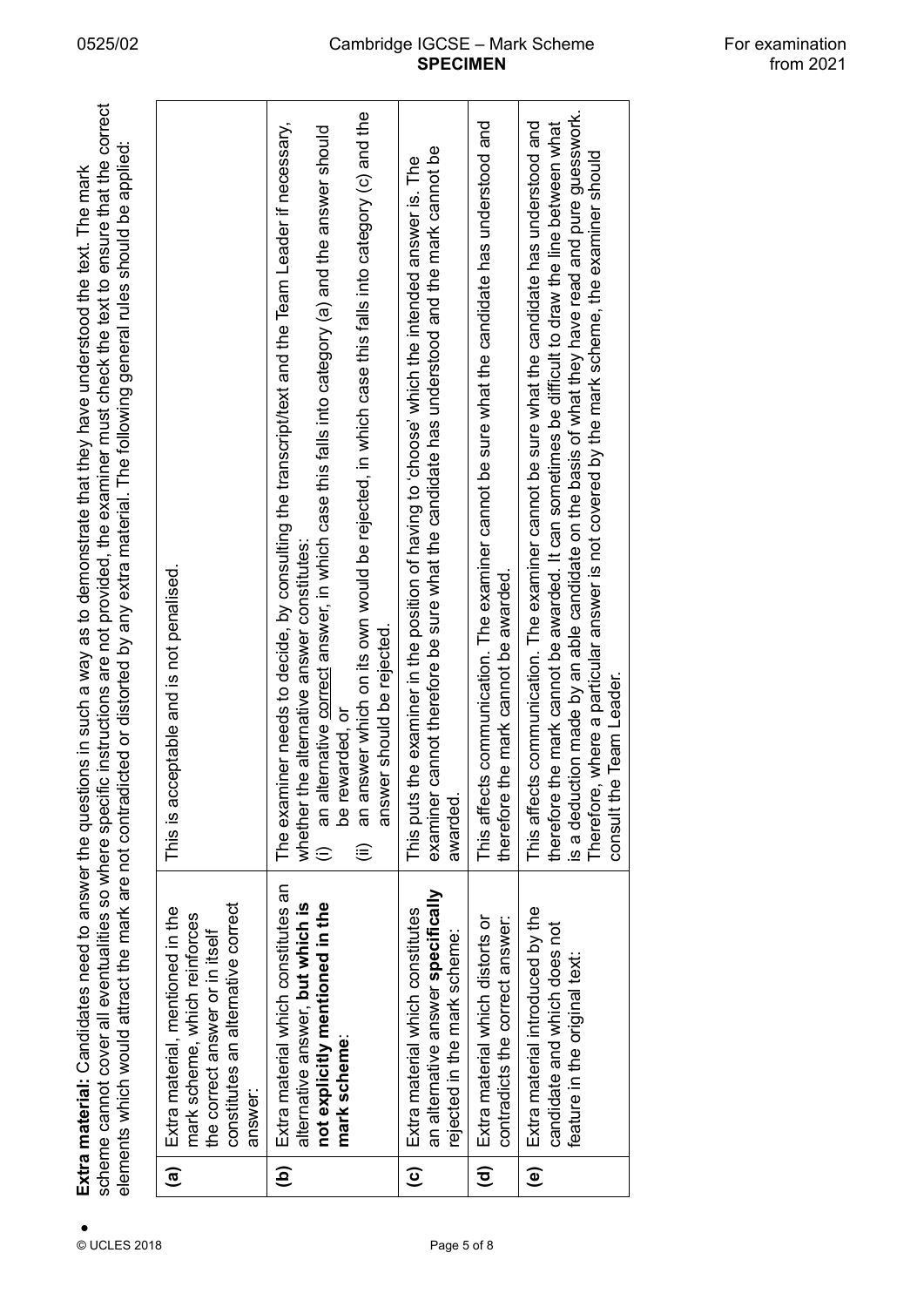| ۴ |
|---|
|   |
|   |
|   |
|   |
|   |
|   |
|   |
|   |
|   |

|                      | Guidance<br>Marks | ᠆               | ↽                | ↽         |                  |           | Guidance<br>Marks | ᠇         |           |                 |                |           | Guidance<br>Marks | ᠇               | ₹                |                  |
|----------------------|-------------------|-----------------|------------------|-----------|------------------|-----------|-------------------|-----------|-----------|-----------------|----------------|-----------|-------------------|-----------------|------------------|------------------|
| Detailed Mark Scheme | Answer            |                 |                  |           |                  |           | Answer            |           |           |                 |                |           | Answer            |                 |                  |                  |
|                      | Question          | $\circ$<br>1(a) | $\bf{m}$<br>1(b) | Щ<br>1(c) | $\Omega$<br>1(d) | Ш<br>1(e) | Question          | Ш<br>2(a) | I<br>2(b) | $\circ$<br>2(c) | $\Box$<br>2(d) | O<br>2(e) | Question          | $\circ$<br>3(a) | $\bf{m}$<br>3(b) | $\alpha$<br>3(n) |

 $\overline{\phantom{a}}$  $\overline{\phantom{0}}$  $\leftarrow$  $\leftarrow$  $\leftarrow$ 1<br>1<br>1 —<br>11<br>00 A **1** 1<br>1<br>1 A **1** $\mathbf{a}$  $\, \underline{\mathrm{m}}$  $\prec$  $\bf{m}$  $\prec$ ÷  $\frac{1}{2}$ 3(d) 3(e) 3(f) 3(g)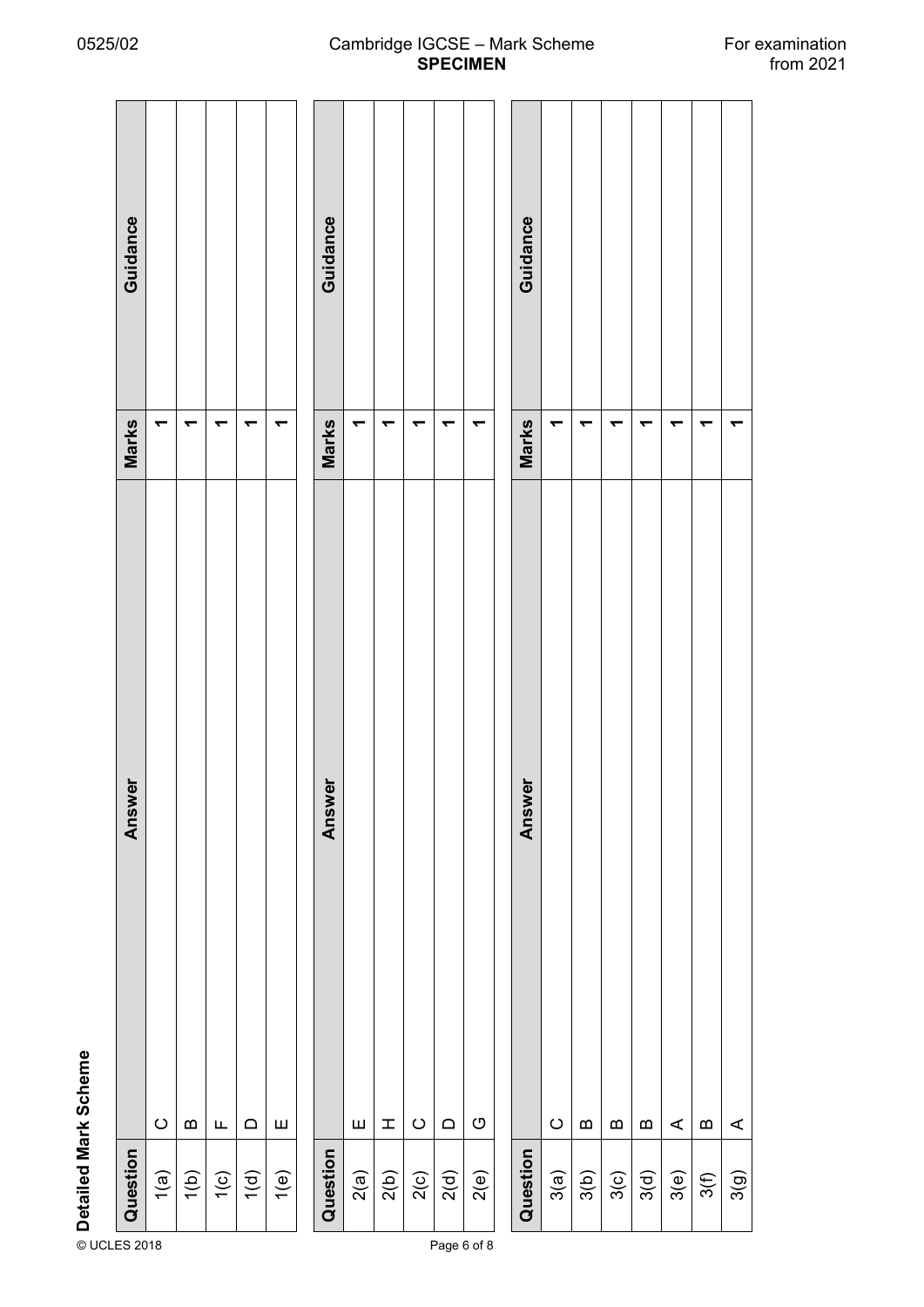| Guidance<br>Marks |                                                                  |                    |               |                                                         |                                                        |               |                                | Reject Mutti hat den Tisch gedeckt.        |                                                    |                          | Award one mark per correct answer<br>up to a maximum of two marks<br>$\overline{\mathbf{v}}$   |                                                          | Guidance<br>Marks | မာ            |
|-------------------|------------------------------------------------------------------|--------------------|---------------|---------------------------------------------------------|--------------------------------------------------------|---------------|--------------------------------|--------------------------------------------|----------------------------------------------------|--------------------------|------------------------------------------------------------------------------------------------|----------------------------------------------------------|-------------------|---------------|
| Answer            | Before marking Question 4, read the section Additional Guidance. | (sehr) unglücklich | Briefträger   | ange weg.<br>Er ging mit dem Hund spazieren / Er war so | Die Eltern / Mama und Papa wollten allein diskutieren. | Sie lachten.  | Die Eltern hatten Neuigkeiten. | Eine Kaffeekanne / Eine (große) Obsttorte. | έ.<br>Die Eltern / Sie / Wir haben im Lotto gewonn | Ans Meer / An die Küste. | In einem (schönen) Vorort (unserer/der Stadt) (1)<br>Auf einem Bauernhof / Auf dem Lande. (1); | Ein (neues)Fahrrad (für beide Mädchen) / Zwei Fahrräder. | ត<br>Answ         | 3, 5, 2, 8, 4 |
| Question<br>© UCL | ES 2018                                                          | 4(a)               | $\frac{4}{6}$ | $\frac{4}{c}$                                           | $\frac{4}{9}$                                          | $\frac{4}{e}$ | 4(f)                           | $\frac{4}{9}$                              | 4(h)                                               | $\widehat{=}$            | $\widehat{4}$                                                                                  | 4(K)<br>Page 7 of 8                                      | Question          | 5             |

## 0525/02 Cambridge IGCSE – Mark Scheme For examination<br>from 2021 **SPECIMEN**